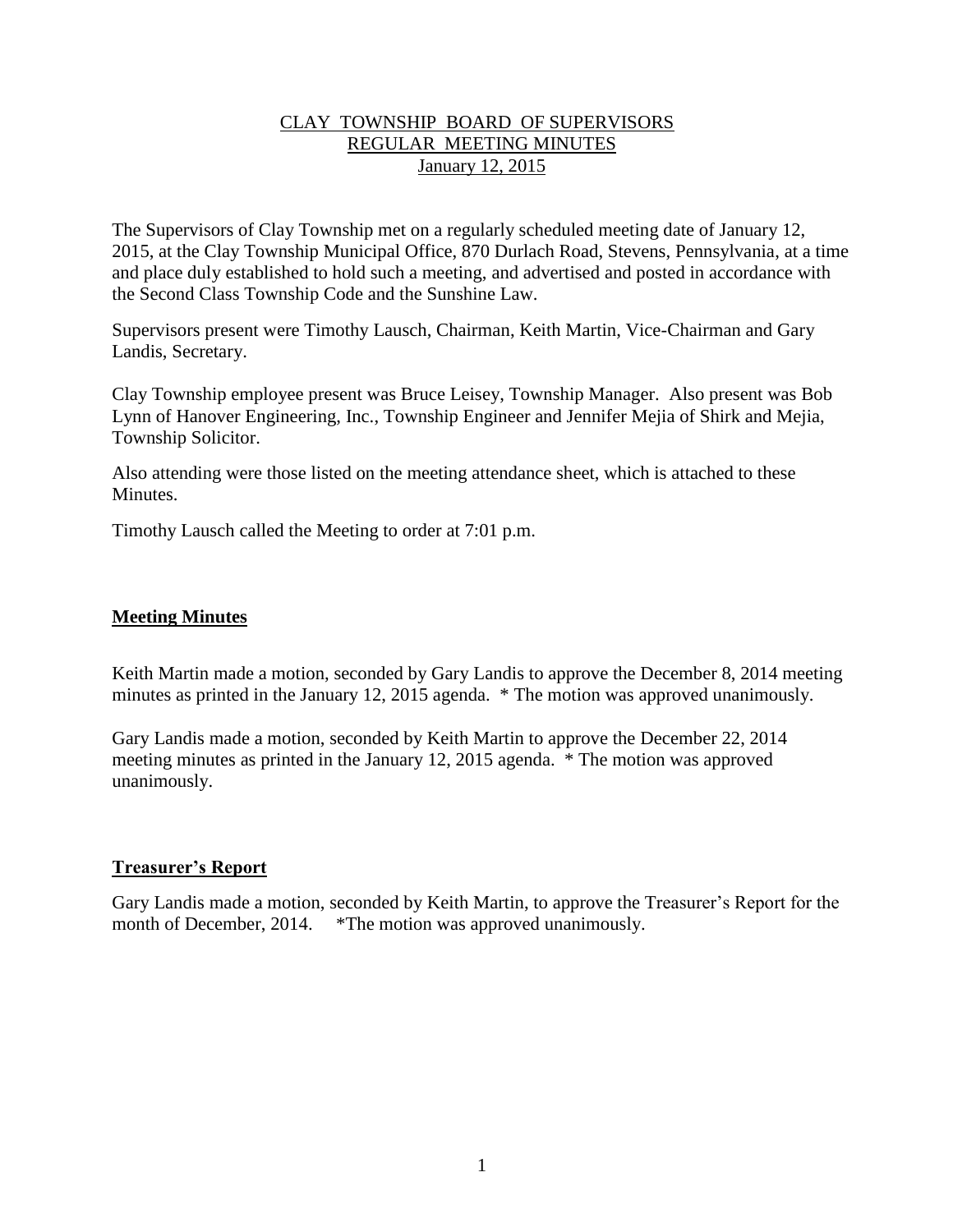# **Visitors**

None

## **Engineer's Report**

1. Glen Hursh and Clair Weaver Lot Add-On Plan (14-11)

Ted Cromleigh, Diehm and Sons, Glen Hursh and Clair Weaver reviewed the lot add-on plan with the Board of Supervisors.

The property was purchased by Glen Hursh and Clair Weaver. Both of whom are adjoining landowners to the site. A series of lot additions are being proposed by the future property owners.

Parcel  $B - it$  is proposed to add (Parcel  $B - 6.88$  ac) to lands of Clair and Gale Weaver. Both parcel A and the Weaver properties are zoned Agricultural Transition. Resultant area of the Weaver property will be 18.67 ac. The Weaver property and parcel A are a mixed use of woodland, grass pasture, and a small cultivated field.

Parcel  $A - it$  is proposed to add all lands on the South side of Clearview Road (Parcel  $A - 10.24$ ) ac) to lands of Glen and Carolyn Hursh. All lands on the South side of Clearview Road are zoned Agricultural as is the Hursh property. Resultant area of the Hursh property will be approximately 37.33 ac. The Hursh property is presently vacant and used for agricultural purposes. The majority of the lands comprising Parcel B are wooded. This transfer is zoning compliant.

Remaining lands Bowman Tract – the remaining lands of the Bowman Tract will be 10.83 ac. The remaining land will contain the existing improvements; house, barn, sewage system and water supply.

There are no new lots, or construction being proposed at this time on either the Hursh or Weaver properties. The project is being proposed to add additional lands to each of the receiving properties. Parcels A & B will be joined in common and resultant deeds made for the Hursh and Weaver properties.

Keith Martin made a motion seconded by Gary Landis to approve the following modifications/waiver for the lot add-on plan per Hanover Engineering letter dated 1/9/15. \* The motion was unanimously approved.

## Section 402.A.1 – Plan Scale

The applicants are requesting a modification of the requirement to the plan scale shall be no smaller than 50 feet to the inch. The applicant's states that the properties involved with the plant total 66.84 acres in size. The total tract boundaries per field survey have been shown on two (2) plan sheets at a scale of  $1'' = 100'$ . The applicants note that the plan is a lot add-on plan and involves three (3) properties totaling 66.84 acres. The applicants also not that the plan with all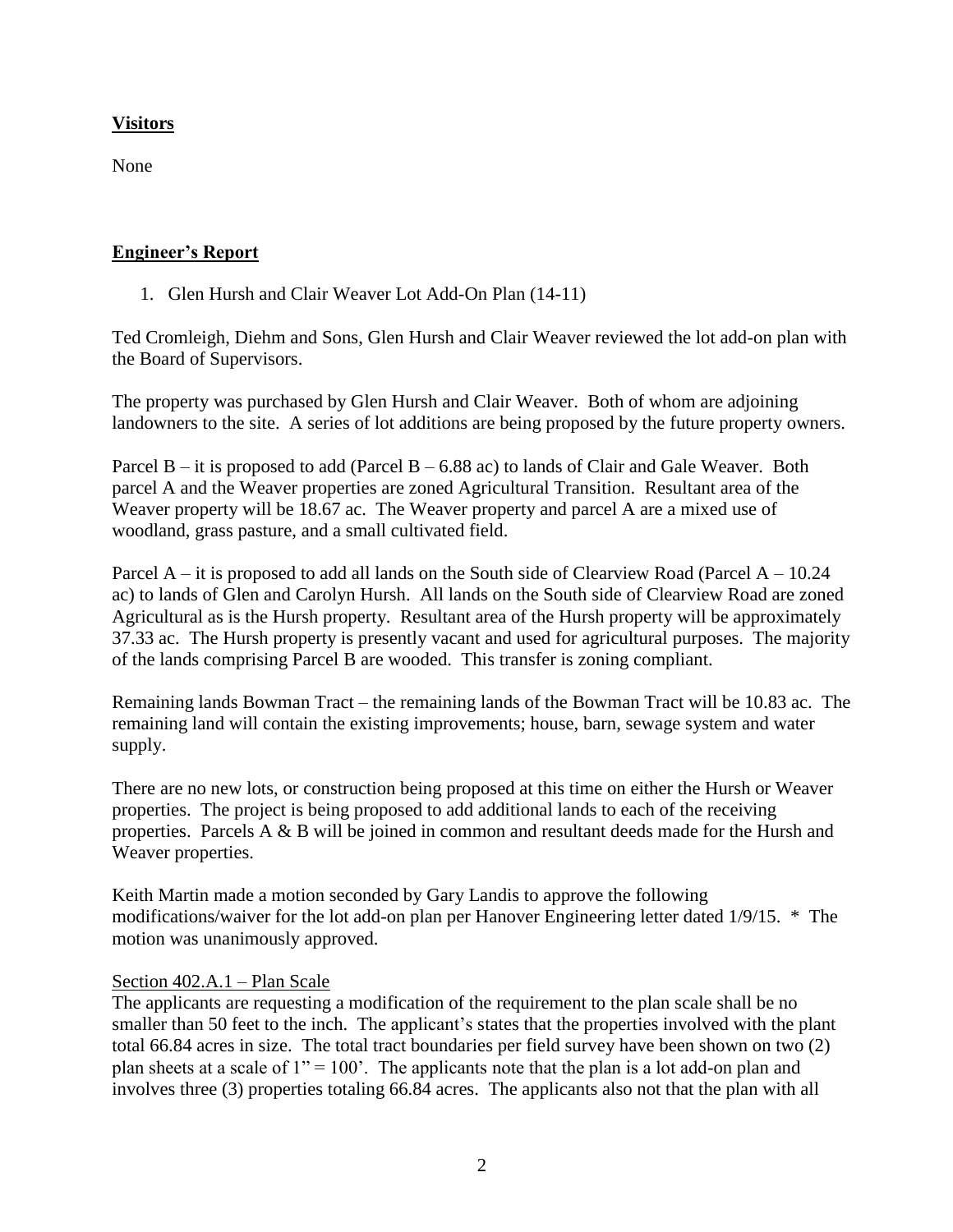tract boundaries surveyed has been shown on two (2) plan sheets. The applicants also state that the plan is legible at this scale and there is no new construction or excavation proposed by the plan.

### Section 402.B.10 – Location Map

The applicants are requesting a modification of the requirement to provide a location map at a scale of  $1'' = 800'$ . The applicants state that in an effort to limit the number of plan sheets, the location map has been provided at a scale of  $1" = 2000'$ . The applicants note that the location map is legible and that the site is easily identifiable at the drafted plan scale.

# Section  $403.D17.F - 1<sup>st</sup> Floor Elevations$

The applicants are requesting a waiver of the requirement to provide  $1<sup>st</sup>$  floor elevations for residential lots. Lots 2 and 3 contain existing dwelling units and no new construction, grading or excavation is being proposed with this plan.

Gary Landis made a motion, seconded by Keith Martin to approve the Hursh/Weaver Lot Add-On plan contingent on compliance with the Hanover Engineering letter dated 1/9/15. \* The motion was approved unanimously.

## **New Business**

1. Discussion of Dedication of Additional Right-of-Way Policy

Jennifer Mejia updated the Board of Supervisors and the audience on the current policy of acceptance of right-of-way required by Sub-Division/Land Development or Lot Add-On planning.

There was a lengthy discussion by the Developer's Representative, Ted Cromleigh of Diehm and Sons, regarding his concerns with cost of providing legal descriptions, title insurance and deed preparation work for a project of this small scope and the necessity of accepting dedication at this time.

In regards to the Hursh/Weaver Lot Add-On plan the legal descriptions have already been completed.

Gary Landis made a motion, seconded by Keith Martin to defer dedication of right-of-way on township roads. Roll Call Vote: Gary Landis, Yes; Keith Martin, No; Tim Lausch, No. \* Motion was not approved.

After failure on Mr. Landis' motion, Tim Lausch made a motion, seconded by Keith Martin to require dedication of right-of-way on township roads, title insurance and deed costs be borne by the Township and defer additional right-of-way on Clearview Road (State Road). Roll Call Vote: Gary Landis, No; Keith Martin, Yes; Tim Lausch Yes. \* The motion was approved with a 2 -1 vote.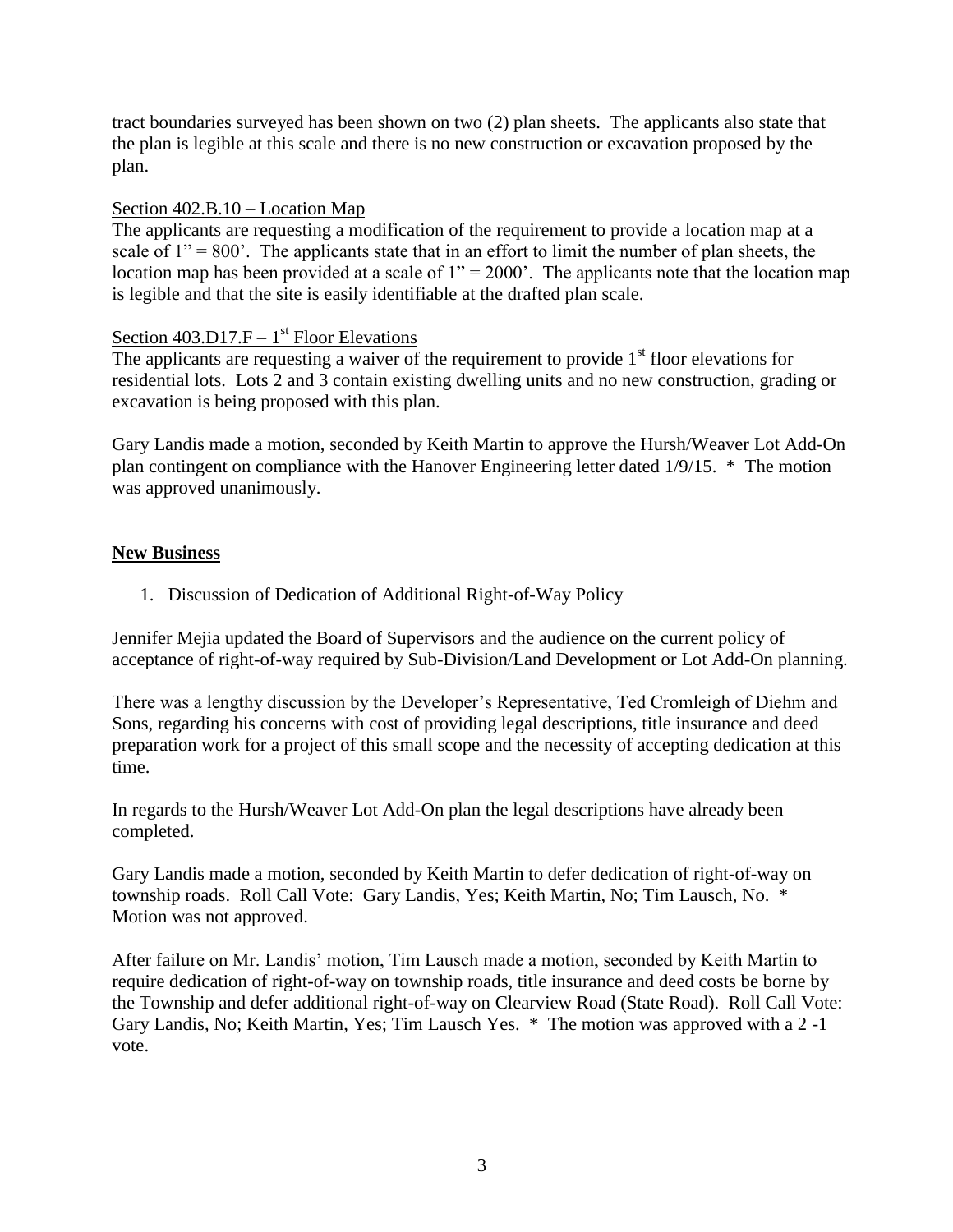## **Engineering – Cont**

2. Lincoln Land Group – Dedication of Road Widening along Hackman Road

Lee Bothell, Lincoln Land Group representative, informed the Board of Supervisors of their interest to prepare documents for dedication of the additional right-of-way along Hackman Road as proposed on the approved Phase 1 Final Plan of Hometowne Square.

After discussion, the Board of Supervisors in general opinion will accept dedication when written request is submitted, provided as all other normal Township requirements are met.

#### **Old Business**

None

### **New Business**

8. Echo Housing Request – 634 Hackman Road

Elmer King, 634 Hackman Road, discussed his idea of adding a mobile home on his property for his parents, Mr. & Mrs. Bennel King.

After discussing his options with the Board of Supervisors it was decided that Elmer will meet with the Zoning Officer and Building Code Official to get further clarification on his intentions and questions.

2. Adopt Resolution Appointing Weinhold, Nickel as Township Auditor

Gary Landis made a motion, seconded by Keith Martin to adopt Resolution #011215 to appoint Weinhold, Nickel as auditor for the 2014 fiscal year audit. \* The motion was unanimously approved.

3. Approve PSATS 2015 Dues

Keith Martin made a motion, seconded by Gary Landis to authorize payment of the 2015 PSATS dues in the amount of \$1,557.00. \* The motion was approved unanimously.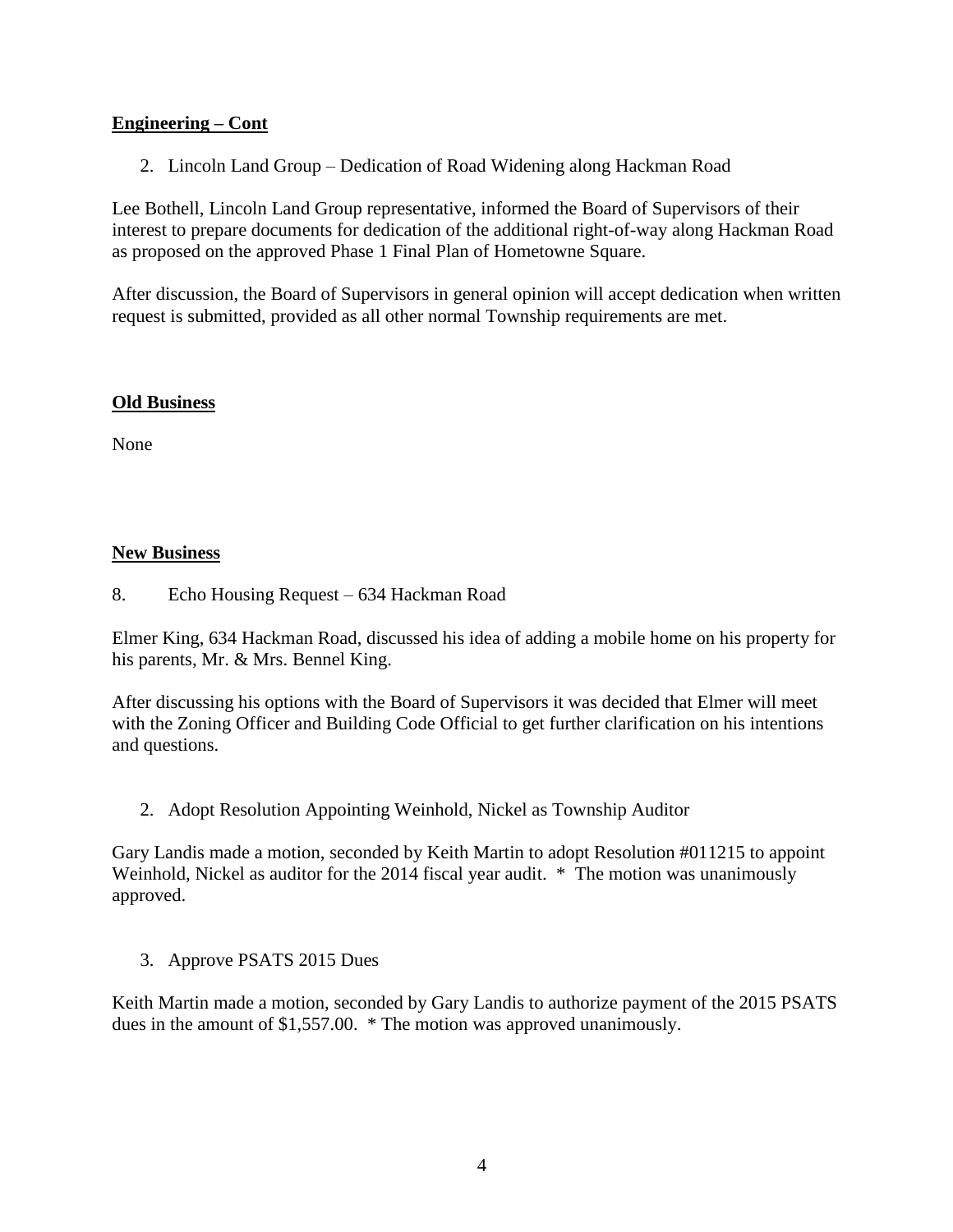4. Authorize Attendance at PSATS Convention

Keith Martin made a motion, seconded by Gary Landis to approve cost of registration of PSATS Convention on April 19 – 22, 2015 for Bruce Leisey, Township Manager, Gary Landis, Supervisor, Keith Martin, Supervisor, Earl Stauffer, Road Master and Jon Price, Planning Commission Member. \* The motion was approved unanimously.

5. Appointment Deputy Tax Collector

Keith Martin made a motion, seconded by Gary Landis to approve request from Deb Zerbe, Tax Collector to appoint Jerry Zerbe as Deputy Tax Collector as required by the new tax collectors legislation regarding deputies (Act 164 of 2014). \* The motion was approved unanimously.

6. Adopt Ordinance Authorizing Participation in PSATS UC Group

Gary Landis made a motion, seconded by Keith Martin to adopt Ordinance #011215 authorizing participation in the PSATS unemployment compensation employee trust. \* The motion was approved unanimously.

7. Approve Advertising of Alarm Systems Ordinance

This item was tabled until next meeting.

- 8. Previously discussed
- 9. Fire Police Loyalty Oath

Tim Lausch, Chairman, swore in Fire Police Officer, Glen Hursh, 515 Clearview Avenue, Ephrata PA.

10. Distribution of Excess Pension Monies

After discussion, Gary Landis made a motion, seconded by Keith Martin to deposit excess State Aid monies for Clay Township Non-Uniform Pension to the NLCRPD Pension Plan in the amount of \$3,154.39. \* The motion was approved unanimously.

Bruce Leisey informed the Board of Supervisors and audience of an Open House invite from Sunoco Logistics to discuss Mariner East 2 Project. The Open House will be held at the Schoeneck Fire Hall on Thursday, January 15, 2015 from 5:30 – 7:30.